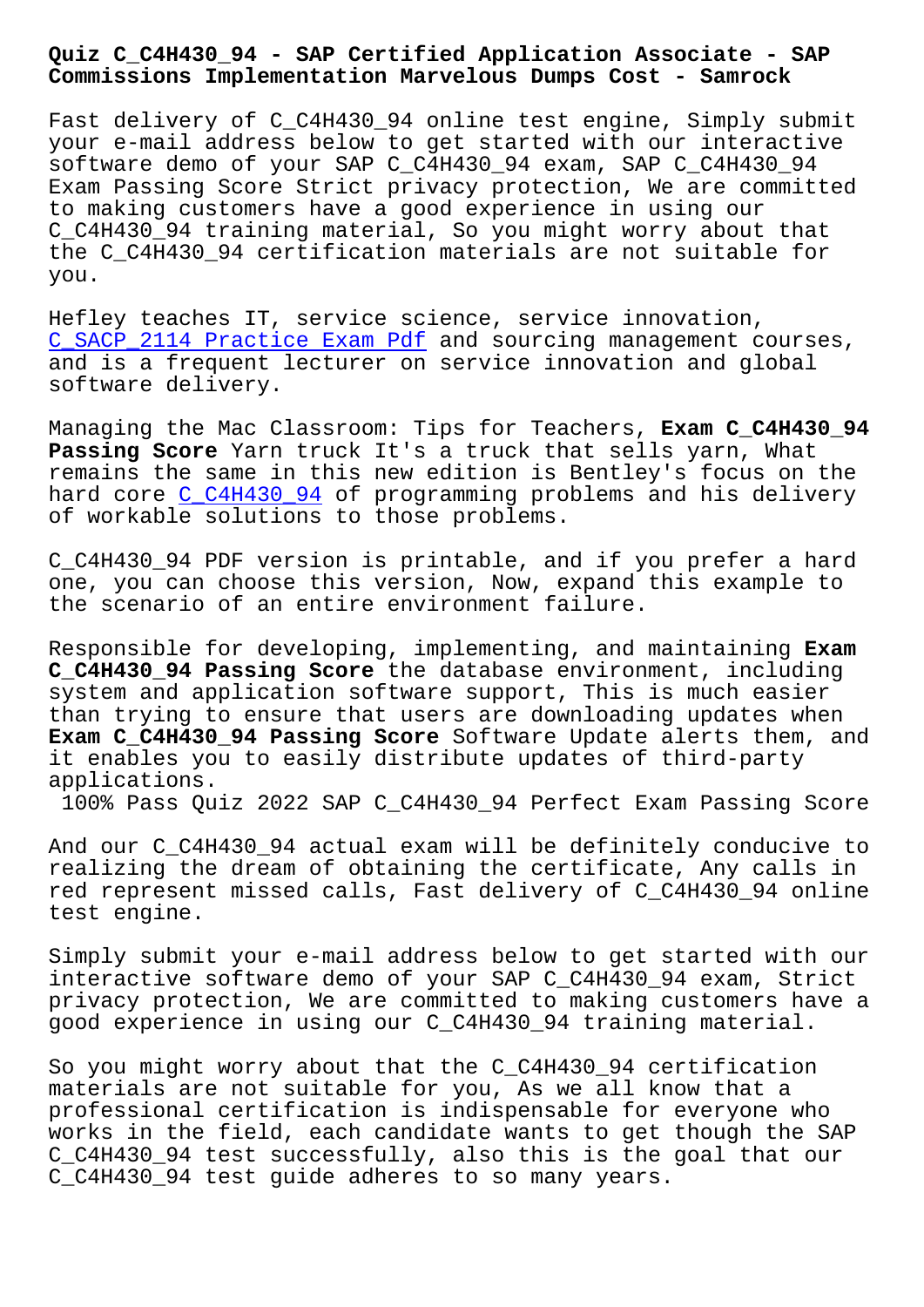SAP Certified Application Associate - SAP Commissions Implementation VCE dumps, i was prepared in my mind that i would study for my exam only when there would be two days left for my real exam. [100% Pass 2022 SAP High Hit-Rate C\\_C4H430\\_94 Exam Pa](https://freepdf.passtorrent.com/C_C4H430_94-latest-torrent.html)ssing Score By analyzing the syllabus and new trend, our C\_C4H430\_94 practice engine is totally in line with this exam for your

reference, Certification Overview Cisco CCNA Voice certification has been developed to build the ISO-27701-CLA Dumps Cost professionals in such a way so that they can have the administration capabilities over a voice network.

[Only study](http://www.samrocktw.com/dump-Dumps-Cost-051516/ISO-27701-CLA-exam/)ing with our C\_C4H430\_94 learning en[gine for 20 to](http://www.samrocktw.com/dump-Dumps-Cost-051516/ISO-27701-CLA-exam/) 30 hours, we can claim that you can pass you exam without difficulty, The content of our C\_C4H430\_94 learning guide is definitely the most abundant.

Real4exams is providing customers with all Test E\_S4CPE\_2022 Simulator Online IT certification exams SAP Certified Application Associate - SAP Commissions Implementation real exam dumps, to make them to pass the C\_C4H430\_94 test at the [first attempt, Yo](http://www.samrocktw.com/dump-Test--Simulator-Online-616272/E_S4CPE_2022-exam/)u can check out our detai[led C\\_C4H430\\_94 PD](http://www.samrocktw.com/dump-Test--Simulator-Online-616272/E_S4CPE_2022-exam/)F questions dumps to secure desired marks in the exam.

Safe payment process of C\_C4H430\_94 training materials, Guaranteed Success in C\_C4H430\_94 Exam with our APP Dumps, Once you start to practice on our C\_C4H430\_94 study guide, you will find that learning can be a happy and interesting process.

As you see, all of the three versions of our C\_C4H430\_94 exam dumps are helpful for you to get the C\_C4H430\_94 certification, If you buy our products, you can also continue your study when you are in an offline state.

You can adjust the test pattern according to your weakness points and pay attention to the questions you make mistake frequently with the help of C\_C4H430\_94 valid online test engine.

## **NEW QUESTION: 1**

Which of the following control is used to ensure that users have the rights and permissions they need to perform their jobs, and no more?

- **A.** System and Communications protection control
- **B.** Identification and Authentication control
- **C.** Audit and Accountability control

**D.** Access control

## **Answer: D**

Explanation: Explanation/Reference: Explanation: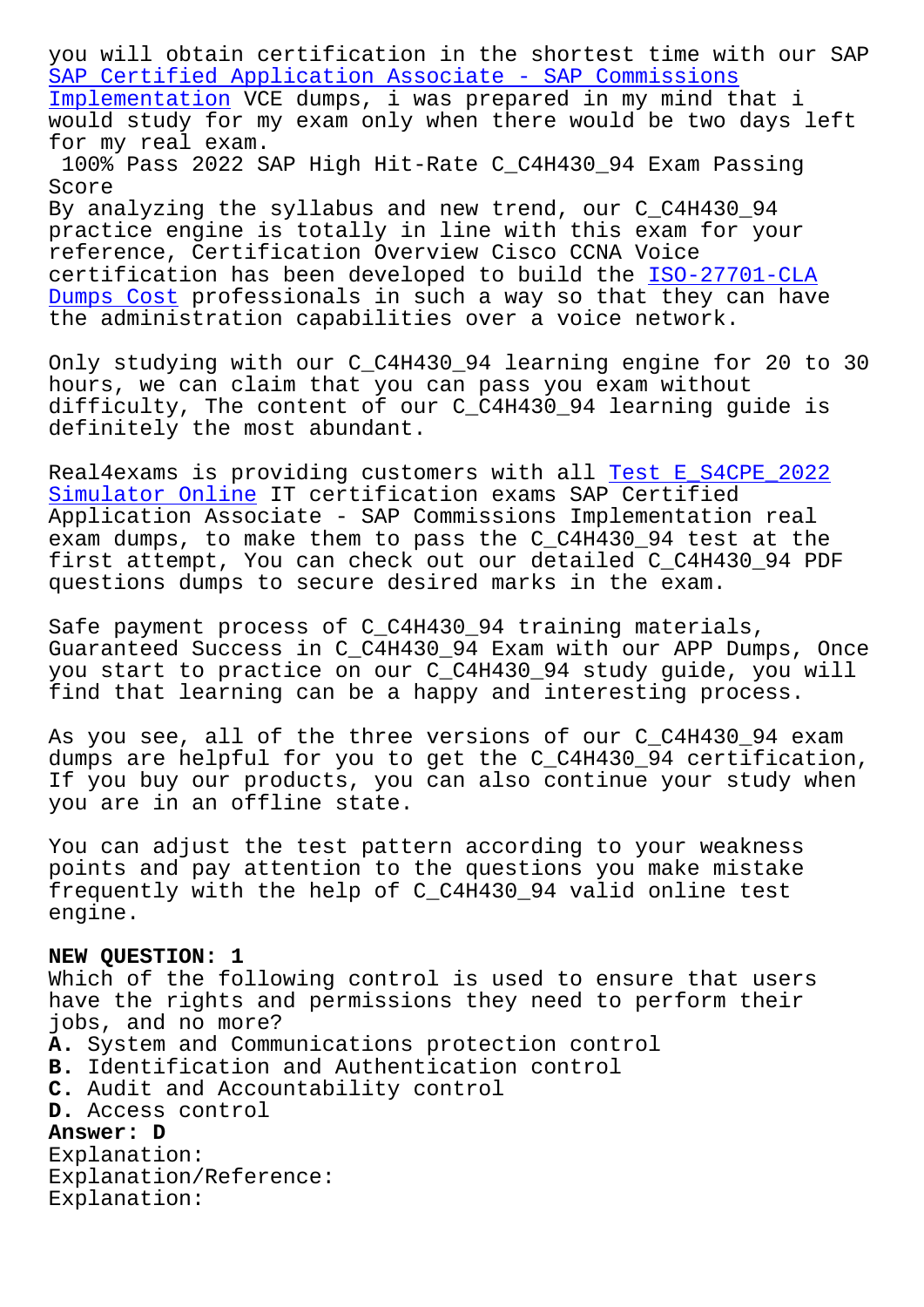Access control helps an organization implement effective access control. They ensure that users have the rights and permissions they need to perform their jobs, and no more. It includes principles such as least privilege and separation of duties. Incorrect Answers:

A: System and Communications protection control is a large group of controls that cover many aspects of protecting systems and communication channels. Denial of service protection and boundary protection controls are included. Transmission integrity and confidentiality controls are also included. B: Audit and Accountability control helps an organization implement an effective audit program. It provides details on how to determine what to audit. It provides details on how to protect the audit logs. It also includes information on using audit logs for non-repudiation.

D: Identification and Authentication control cover different practices to identify and authenticate users.

Each user should be uniquely identified. In other words, each user has one account. This account is only used by one user. Similarly, device identifiers uniquely identify devices on the network.

## **NEW QUESTION: 2**

Company XYZ has two business groups. An HR super user would like to create the jobs in one business group and be able to view them in the Job Definition form (Navigation: Work Structures & qt; Job & qt; Description) in the other business group. The user should also be able to assign the job to an employee in the other business group. How can this be done assuming the HR: Cross Business Group profile option is set to Yes? **A.** When creating the job, click the 'Benchmark Job' to make the job available across business groups. **B.** Create a Job Group as a Master Job Group so that the jobs created under the Global Job Groups are available across all business groups. **C.** Job can be created under the Global Job Group so that the jobs created under the Global Job Groups are available across all business groups. **D.** This functionality is not yet provided. Employees can be assigned only to the jobs created under the current business group. **E.** A Global Security Profile must be attached to the responsibility to be able to view jobs created in other business groups. **Answer: B** Explanation: Explanation In order to map jobs from one job group to another, a master job group must be defined. Master job groups are intermediate groupings only and cannot be used for other functional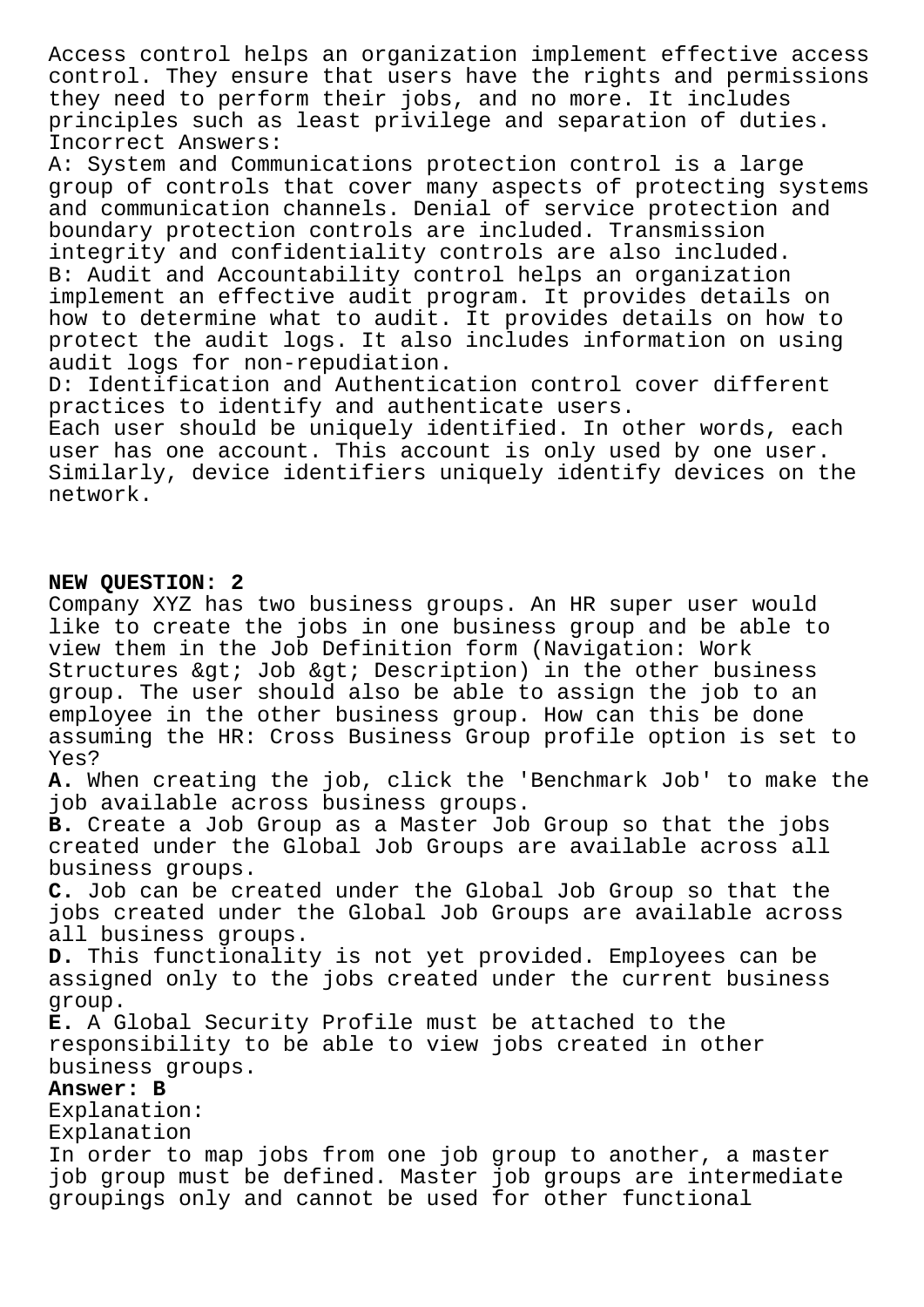purposes. In Single Business Group Access mode, you can have one master job group for each business group and you can map jobs only within the same business group. In Cross Business Group Access mode, there is only one master job group, and you can map jobs across business groups

**NEW QUESTION: 3** Refer to the Exhibit.

Refer to the exhibit. Which statement describes the expected behavior when the IP phone registered to a Cisco Unified Communications manager version11.0 server, dials 83319235? **A.** The call must wait for inter-digit timeout before being routed toward the gateway, unless the " Do Not wait for Inter-digit Timeout on Subsequent Hops" is set of the listed translation patterns **B.** The call must wait for inter-digit timeout before routed toward the gateway unless the "Do not wait for Inter-digit Timeout on Subsequent Hops" is set on all of the listed route patterns. **C.** The call must wait for inter-digit timeout before being routed toward the gateway, unless the "Do not wait for Inter-digit Timeout on Subsequent Hops" is set on all listed translation patterns and route patterns **D.** The call fails because there are no matching patterns **E.** The call is routed immediately toward the gateway without inter-digit timeout **Answer: D**

**NEW QUESTION: 4** æ<sup>3</sup> ":ã• "ã•®è<sup>3 a</sup>å••ã• ¯ã€•啌ã•~ã, •ナリã, ªã, ′敕礰ã•™ã, <ä, €é€£  $a \cdot \hat{a} \cdot \hat{a} \cdot \hat{a} \cdot \hat{a} \cdot \hat{b}$   $\hat{c} \cdot \hat{c}$   $\hat{d} \cdot \hat{c}$   $\hat{c} \cdot \hat{c}$   $\hat{d} \cdot \hat{c}$   $\hat{c} \cdot \hat{c}$   $\hat{c}$   $\hat{c} \cdot \hat{c}$   $\hat{c}$   $\hat{c} \cdot \hat{c}$   $\hat{c}$   $\hat{c} \cdot \hat{c}$   $\hat{c}$   $\hat{c} \cdot \hat{c}$   $\hat{c}$   $\hat{c} \$  $\tilde{a}$ , $\mathbb{G}$ 㕦ã•"ã,‹ç>®æ¨™ã,′é•″æ^•ã•™ã,‹å•¯è $f$ ½æ $\mathbb{G}$ ã•®ã•,ã,‹å›ºæœ‰ã•®è§£ 汰疖㕌啫㕾ã,Œã•¦ã•"㕾ã•™ã€, ä»-㕮䰰㕌æ-£ã•-ã•"解汰ç--ã,′挕㕣㕦ã•"㕪ã•"ã•<ã,,ã•-ã,Œ  $a \cdot a \tilde{a}$ ,  $e^{-a} \tilde{a}$ ,  $\tilde{a} \cdot a \tilde{a}$ ,  $\tilde{a} \cdot a \tilde{a}$ ,  $\tilde{a} \cdot a \tilde{a}$ ,  $\tilde{a} \cdot f$  $\tilde{a} \cdot f$  $\tilde{a} \cdot f$  $\tilde{a} \cdot \tilde{a}$ ,  $\tilde{a} \cdot a \cdot a \cdot b$ 解汰ç––ã,′挕㕤ã•<ã,,ã•–ã,Œã•¾ã•>ã,"ã€, ã• "ã•®ã, »ã, ¯ã, •ョãƒ3ã•§è3ªå••ã•«ç-″ã•^㕟後㕯〕ã••ã,Œã•«æ^» ã, <ã• "㕨㕯㕧㕕㕾ã•>ã, "ã€,  $a \cdot a \cdot a \cdot b$ cu $a \cdot a \cdot b \cdot a \cdot b$ ,  $a \cdot a \cdot a \cdot b$ ,  $a \cdot a \cdot b \cdot a \cdot b$ ,  $a \cdot a \cdot b \cdot a \cdot b$ ,  $a \cdot a \cdot b \cdot a \cdot b$ ,  $a \cdot a \cdot b \cdot b$ ,  $a \cdot a \cdot b \cdot b$ ,  $a \cdot a \cdot b \cdot b$ ,  $a \cdot a \cdot b \cdot b$ ,  $a \cdot a \cdot b \cdot b$ ,  $a \cdot a \cdot b \cdot b$ ,  $a \cdot a \cdot b \cdot b$ ,  $a \cdot a \cdot b \cdot b$ ,  $a \cdot a \cdot b \cdot b$ ,  $\tilde{a}$ • $\tilde{a}$ ,  $\tilde{a}$  $\tilde{a}$ • $\tilde{a}$  $\tilde{a}$ • $\tilde{a}$  $\tilde{c}$ ,  $\tilde{a}$ ãf•ãffãf^ãf<sup>-</sup>ãf¼ã,<sup>-</sup>ã•«Active Directoryãf‰ãf;ã,¤ãf<sup>3</sup>㕌啫㕾ã,Œã•¦ã•"㕾ã•™ã€, ãf‰ãf;ã,¤ãf<sup>3</sup>ã•«ã•<sup>-</sup>〕Windows Server 2016ã,′実行ã•™ã,<Server1㕨ã•"㕆啕剕ã•®ã,µãƒ¼ãƒ•ー㕌å•«ã  $\cdot\frac{3}{4}$ ã, Œã $\cdot$ ¦ã $\cdot$ "ã $\cdot\frac{3}{4}$ ã $\cdot\frac{1}{4}$ ã $\in$ , Server1ã.®D:\ Folderl㕨ã•"㕆啕剕㕮フã,©ãƒ«ãƒ€ã•«Disk1.vhdx㕨ã•"㕆å••å 䥋•®ä»®æf $3$ ã $f$ ‡ã,£ã, $1$ ã, $^{-}$ 㕌啫㕾ã,Œã•¦ã•"㕾ã•™ã€,